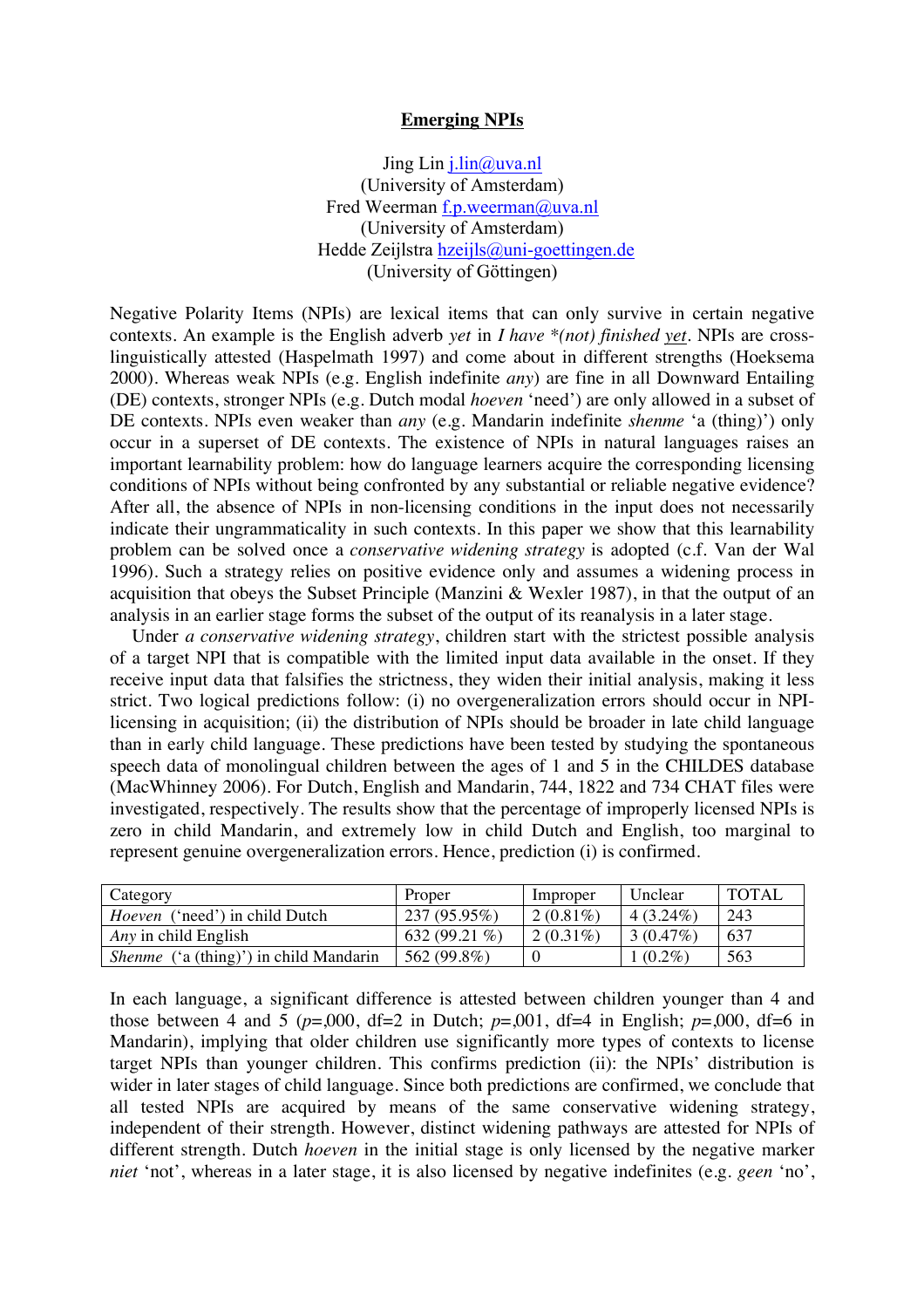*niks* 'nothing' (Graph 1). English *any*, by contrast, is only attested in early child English under the scope of the negative marker *not* or in polar questions (see also Tieu 2010 for similar results), and is not licensed in other DE contexts until the English children are at least 4 (Graph 2). *Shenme*, finally, is restricted to WH-questions in early child Mandarin, but is attested in all kinds of Non-Veridical contexts (NV) in late child Mandarin (Graph 3).

We take these differences in acquisitional pathways to represent different (re)analyzing processes in the acquisition of the selected NPIs. We show that the frequency of the input data is of crucial importance in establishing the initial analysis of the target NPIs, and that certain linguistic knowledge and the Subset Principle jointly guide the subsequent process of reanalysis. Moreover, we argue that what kind of an NPI (strong, weak, superweak) emerges at the end of acquisition, is determined not only by the most dominant type of NPI licensers in the input (i.e., negation in Dutch, negation and polar questions in English and WH-questions in Mandarin) but also the reanalyzing and widening process.



When children are confronted with *hoeven* in combination with its licenser *niet,* which is a combination that is massively present in child-directed Dutch, they start analyzing this NPI as being lexically connected with the negative marker ([HOEVEN NIET]). But this initial analysis is not compatible with the input data in which *hoeven* is licensed by other licensers than *niet*, in particular negative indefinites. For this reason, *hoeven* is reanalyzed as being lexically associated with a negation that is also present in all negative indefinites (cf. Jabobs 1980, Zeijlstra 2011), suggesting *hoeven* is an NPI in the sense of Postal (2000). The reanalysis of [HOEVEN NEG] predicts *hoeven*'s grammatical appearance only in those DE contexts containing a decomposable negation, which is confirmed by Iatridou & Zeijlstra (t.a.).

In the acquisition of *any* a distinct (re)analyzing process is attested. Whereas children's initial analysis is that *any* may only appear in exactly those contexts that may trigger exhaustification themselves, in casu negative expressions introduced by *not* and polar questions (cf. Guerzoni & Sharvit 2007), *any* is later on reanalyzed as an element that is capable itself in triggering exhaustification. The reanalysis of *any* then amounts to assigning it a syntactic feature [uEXH]/[σ] that must be checked by a higher covert exhaustifier. If *any* is obligatorily exhaustified, it follows immediately why its occurrence is restricted to all DE contexts: only in DE-contexts does an exhaustified *any* not give rise to a semantic contradiction (cf. Kadmon & Landman 1993, Chierchia 2006, 2011). The fact that *any* is a weak NPI thus follows from the way it is acquired.

Mandarin children, finally, start with a narrow assumption of *shenme* being a WHquantifier, as the most dominant licensing conditions for *shenme* is that of WH-questions in child-directed speech. Being confronted with input in which *shemne* is not always licensed in WH-questions, but also in a variety of NV-contexts, children must weaken down their initial analysis and reanalyze *shenme* as a non-referential existential quantifier. This is because only such quantifiers may survive exclusively in NV-contexts, as they cannot give rise to